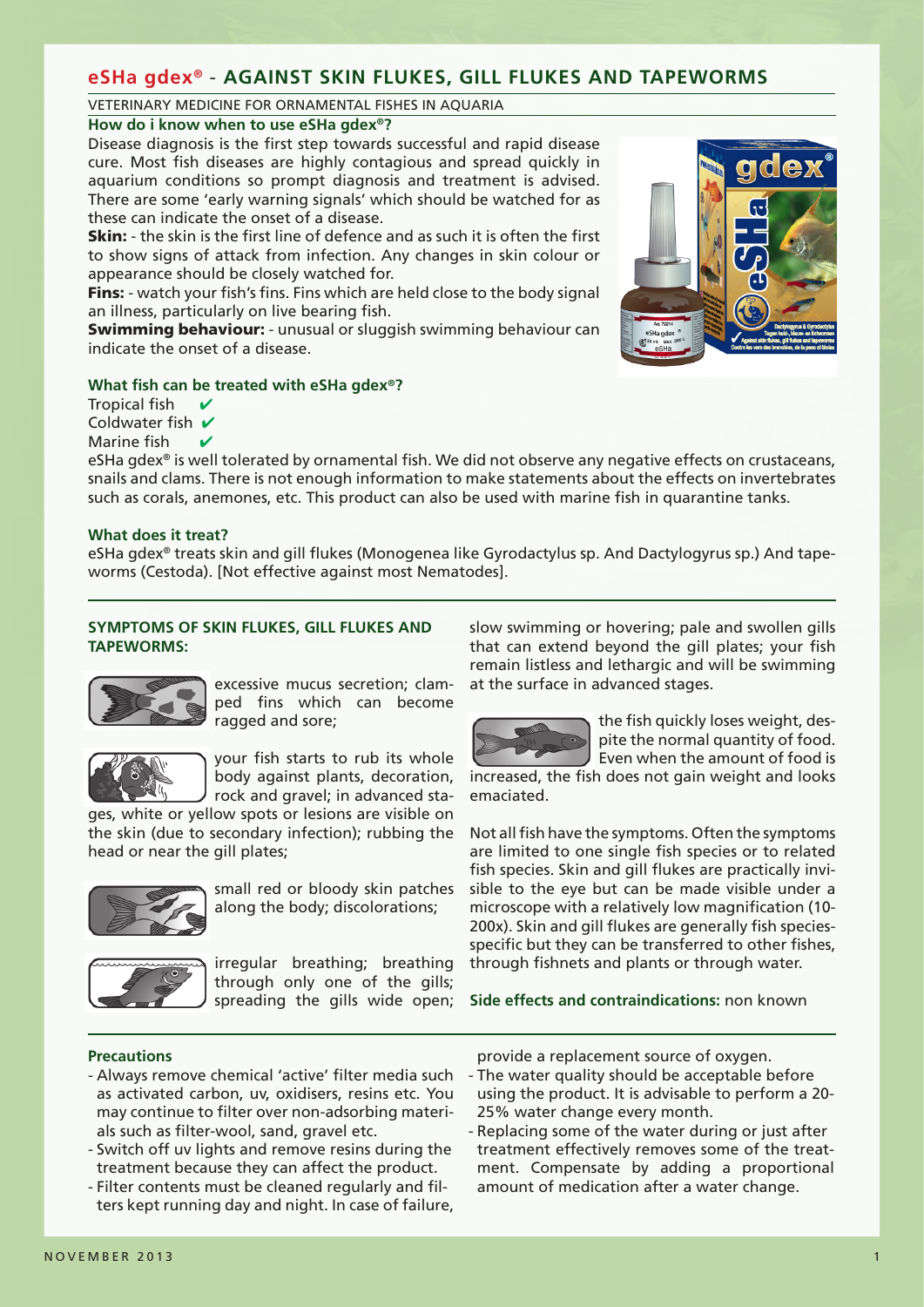# **eSHa gdex®** - **AGAINST SKIN FLUKES, GILL FLUKES AND TAPEWORMS**

#### **Interactions with other products**

- Never combine treatments unless the manufacturer specifically states that it is safe to do so.
- Chemically active substances, such as (fresh) active carbon, excessive use of dechlorinators, uv, oxidizers, etc. Can adsorb the product or release toxins. In that case remove active carbon etc. And perform a large water change without using water conditioners.
- eSHa gdex® can safely be used in combination with all our other freshwater medicines. Each product dosed in the standard dosage.

Fish which are in a weakened condition or are damaged by any of the aforementioned parasites can often become vulnerable to 'super-infections' (this means that the fish suffer from several different diseases at the same time). This further complicates matters and can drive the aquarium hobbyist to despair. However, eSHa gdex® and eSHa EXIT® - Anti Whitespot Treatment and/or eSHa 2000® - Fungus, Finrot and Bacteria Treatment or eSHa HEXAMITA® - Discus Disease Treatment can safely be used in combination to provide you with a powerful and broadly effective tool for curing your fish.

#### **How do I keep my fish in good health?**

To maintain the best possible balance in your aquarium it is recommended to use eSHa OPTIMA® (trace elements, minerals and vitamins which stimulate and support the natural immune defences and speed up recovery after the treatment with eSHa gdex®) and eSHa PRO-PHYLL® (plant food and nutrition). It is also important to regularly check your water quality using eSHa aqua quick test. This will help your aquarium to look at its finest every day and it will be enjoyed by your friends and relatives. A flourishing aquarium is an ornament in your home or office.

### **Composition**

1 ml contains: 66 mg of praziquantel.

## **Dosage**

1 Calculate the volume of your aquarium. Calculate only the area occupied by water.

| Litres:                  | Length x Width x Depth in cm     | / 1000                   |  |  |  |  |  |  |
|--------------------------|----------------------------------|--------------------------|--|--|--|--|--|--|
| Gallons:                 | Length x Width x Depth in inches | /276                     |  |  |  |  |  |  |
| $1$ Litre = 0.22 Gallons |                                  | 1 Gallon = $4.54$ Litres |  |  |  |  |  |  |

2 Locate your aquarium volume on the dosage scale (metric or imperial). Read down to find the corresponding number of drops required for days one, two and three. Note: Dosage on days two and three is identical.

3 Add drops of eSHa gdex<sup>®</sup> to your aquarium by holding the bottle upside down and squeezing the pipette (100 drops = 3.2ml).

#### **Standard dosage:**



Day 1: 1 drop for 1 litre aquarium water Day 2: 0.5 drop for 1 litre aquarium water Day 3: 0.5 drop for 1 litre aquarium water Day 5: 20-50% water change.

### **In addition to the standard dose:**

When treating tapeworms (Cestoda) or persistent monogenea:

Day 8: 1 drop for 1 litre aquarium water Day 9: 0.5 drop for 1 litre aquarium water Day 10: 0.5 drop for 1 litre aquarium water Day 12: 20-50% water change.

#### **Special dosage:**

- When the fish are infected with Gyrodactylus (live bearing Monogenea):

Day 1: 1 drop for 1 litre aquarium water

In cases with little or no improvement a 50% water change is recommended without dechlorinators or oxidizers, after which the treatment can be repeated. If any unknown complication occurs, do a partial water change and contact your retailer immediately.

This product breaks down biologically. If you wish to use another treatment straight after using eSHa gdex®, you can remove all components by filtering over fresh active carbon or preform a major water change.

One bottle of eSHa gdex® (20ml) is enough to complete the standard dosage for a 300 litres (66 gallons) tank.

| <b>I ITFRS</b>   |    | 30 |    | -40 |    | 50 |    | 60 |    |       | 80    | 90 |           | 00        |  |    | 30 | 140                         |
|------------------|----|----|----|-----|----|----|----|----|----|-------|-------|----|-----------|-----------|--|----|----|-----------------------------|
|                  | 20 |    | 35 | 40  | 45 | 50 | 55 | 60 | 65 | 70 75 | 80 85 | 90 | $95 \mid$ | 100 105 1 |  |    |    | 110 115 120 125 130 135 140 |
| $\Delta G$ $2/3$ |    |    |    |     |    |    |    |    |    |       |       | 45 |           |           |  | 60 |    |                             |